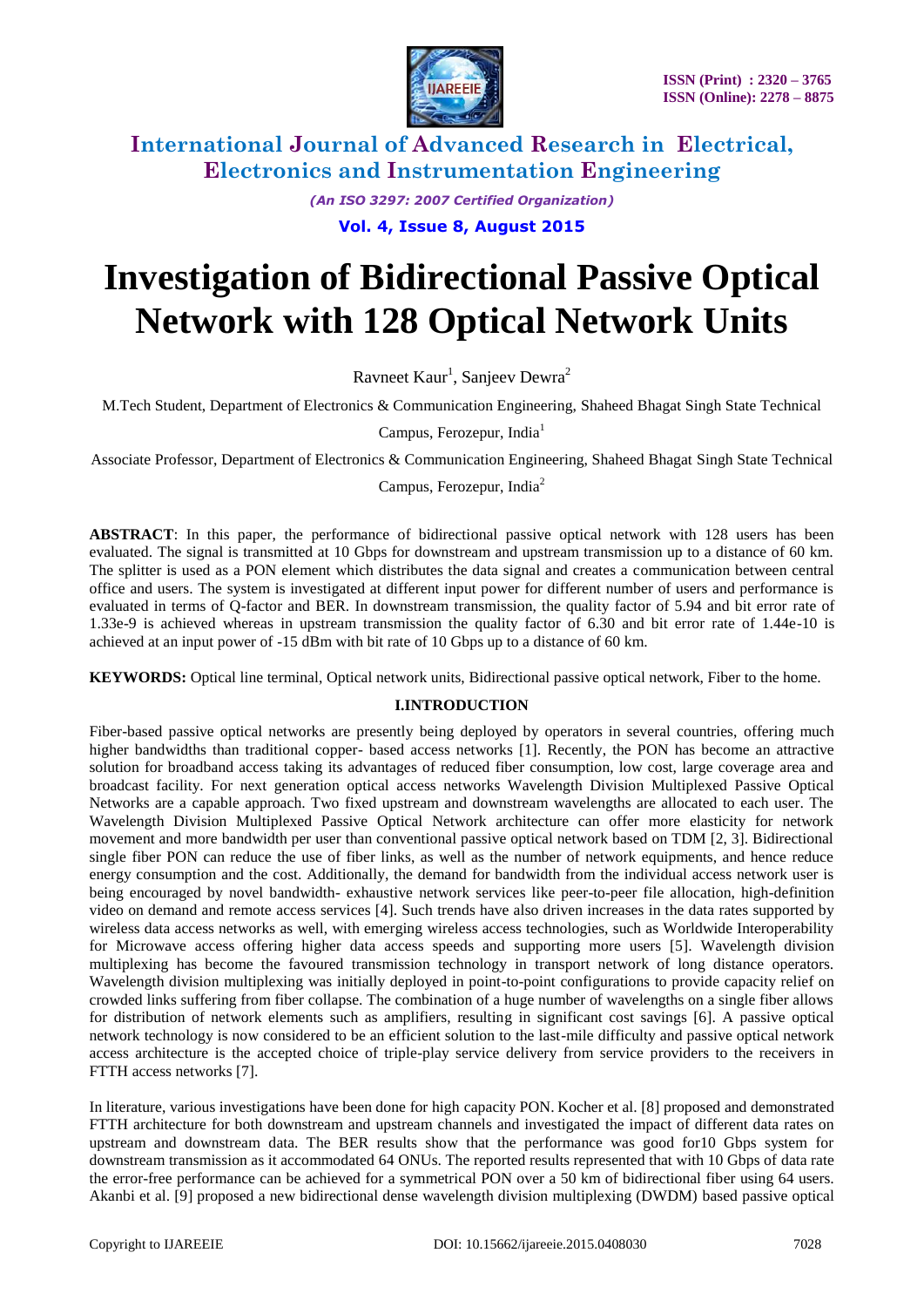

*(An ISO 3297: 2007 Certified Organization)*

### **Vol. 4, Issue 8, August 2015**

network using optical carrier suppression and separation technique to generate both upstream and downstream wavelength channels from a single laser. They generated 32 DWDM channels and demonstrated error-free symmetric 10 Gbps data transmission over 20 km of single mode fibre using a wavelength pair.

In this paper, we propose a bidirectional WDM-PON scheme. Till now, the investigation presented in [8] was restricted for 64 users at a transmission distance of 50 km. We have extended the previous work to 128 users with optical transmission distance of 60 km. So, there is an improvement of transmission distance by 10 km**.** 

This paper is structured into four sections: In section I, Introduction is presented to passive optical network. Section II, describes the schematic set-up of bidirectional WDM-PON. In section III, results have been reported for the proposed system. Finally, conclusion is presented in section IV.

#### **II.SIMULATION SETUP**

The simulation setup of bidirectional PON is shown in fig. 1. In the system setup 128 users can access data signal up to 60 km transmission distance. The system consists of three sections, mainly the transmitter, fiber and the receiver. In this architecture the central office is equipped with OLT devices and ONU is installed on subscriber end. The OLT is connected to ONUs through an optical splitter.



Fig. 1. System setup of bidirectional PON

Optical line terminal block which is the transmitter block consists of a CW laser, pseudo random bit sequence generator, NRZ pulse generator and a machzender modulator. The signal is tuned at 1550 nm wavelength as a downstream wavelength which is generated by continuous wave laser. PRBS produce bit pattern and offer necessary bit rate of 10 Gbps then this sequence is converted into electrical pulses using NRZ electrical coder and transmitted to a circulator. An optical circulator can be used for bidirectional transmission in single fiber that isolate optical signals of uplink and downlink. EDFA is used as a pre amplifier to boost up the signals before transmission which is placed between a WDM transmitter and optical fiber. A delay element which is used in transmission provides an optical signal delay. A 60 km bidirectional fiber is used to transmit the signal to different optical network units. A 1:128 optical splitter is used to distribute data among 128 users. OLT receiver section consists of PIN photo diode with 1A/W responsivity and 10 nA dark current and Bessel filter having 0.75× bit rate as a centre frequency to receive a data as a upstream data from different users. Then the signal passes through 3R generator and goes to BER analyzer to analyze the Q-factor and bit error rate.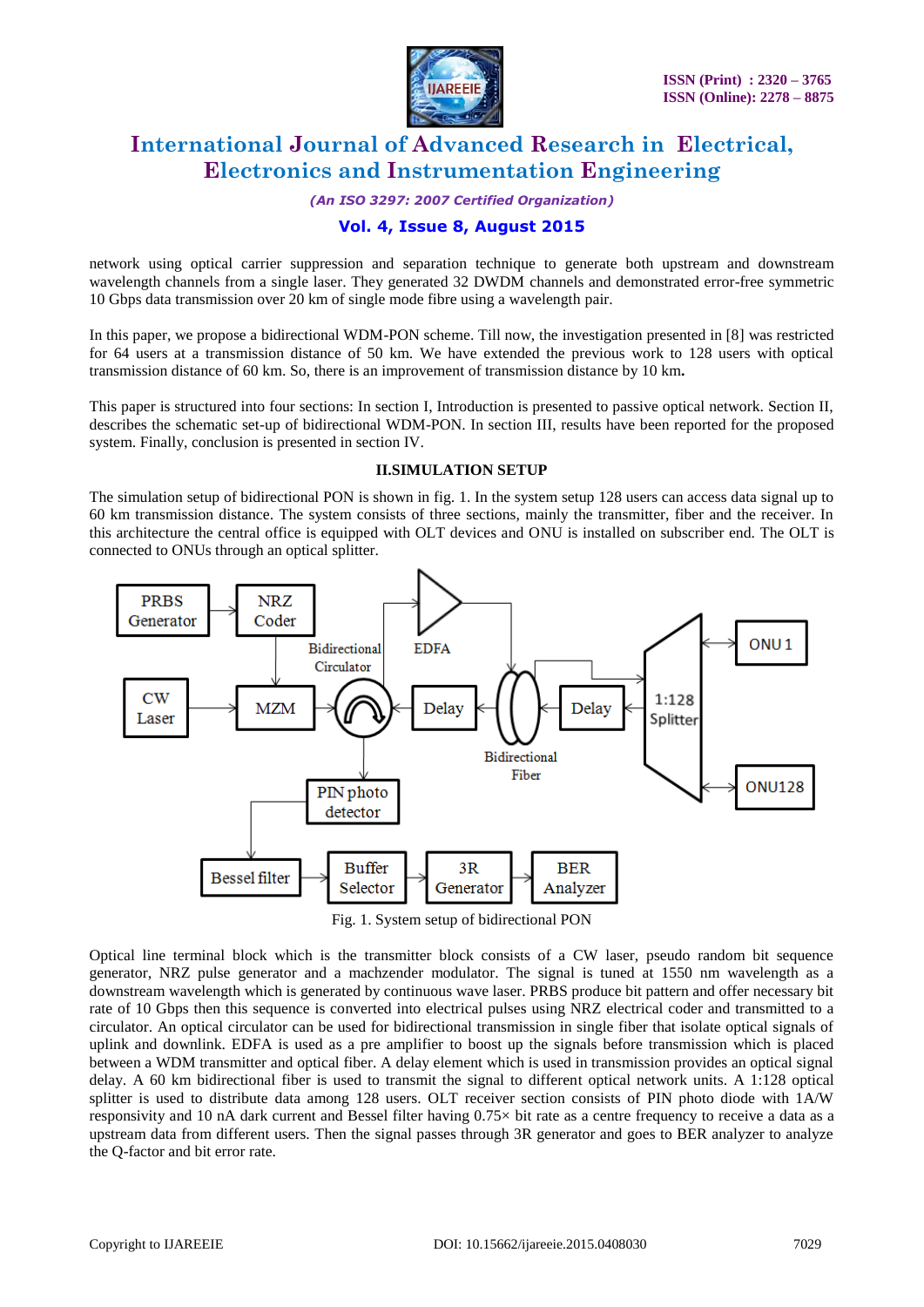

*(An ISO 3297: 2007 Certified Organization)*

**Vol. 4, Issue 8, August 2015**



Fig. 2. Internal architecture for optical network unit

The internal structural design of ONU is shown in Fig. 2. The ONU receiver section comprises a PIN photo diode with 1A/W responsivity and 10 nA dark current and Bessel filter having 0.75× bit rate as a center frequency to detect a downlink signal. To analyze the eye diagram the optical signal is converted into electrical signal using a PIN photo diode. To generate an uplink signal, the optical network unit transmitter section consists of CW laser which is tuned at a wavelength of 1310 as an uplink wavelength. PRBS generate a bit pattern then this sequence is converted into electrical signal using NRZ electrical coder and machzender modulator is used to spread a data over a bidirectional fiber as a upstream data.

#### **III. RESULTS AND DISCUSSION**

In bidirectional PON system, signal is transmitted over the fiber at different input power for different number of users and different waveforms will be observed. The Q-factor and bit error rate are most frequently used parameters for measuring the system performance. The graph for quality factor versus number of users at different input power is shown in fig. 3. for downlink. The acceptable Q-factor of 9.85, 8.58 and 5.94 is observed at -5dBm, -10dBm and - 15dBm input power respectively at 60km transmission distance for 128 users. The value of Q-factor increases with increase in input power and decreases as the number of user increases. As we increase the input power it accommodates a more number of users and if we decrease an input power it accommodates a less number of users.



Fig. 3. Q-factor versus number of users for downlink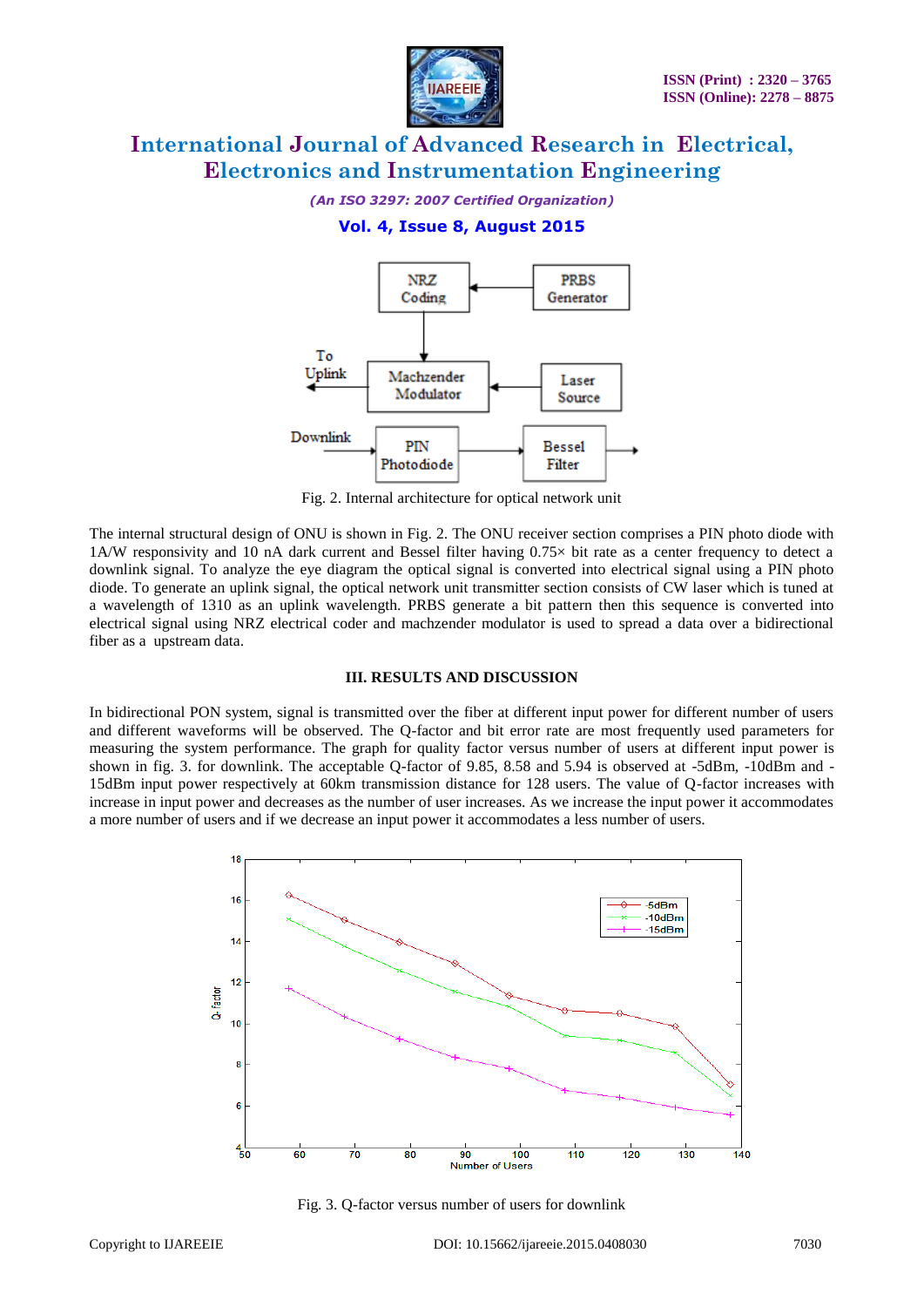

*(An ISO 3297: 2007 Certified Organization)*

### **Vol. 4, Issue 8, August 2015**

The graph for BER and number of users at different input power is revealed in fig. 4. for downstream transmission. The acceptable bit error rate of 3.12e-23, 4.45e-18 and 1.33e-9 is observed at -5dBm, -10dBm, and -15dBm input power respectively at a 60 transmission distance for 128 users. The BER gets increased with increase in number of users and decreased with increase in input power.



Similarly, the graph of quality factor and number of users at different input power is revealed in fig. 5. for upstream transmission. The system provides acceptable Q-factor of 8.73, 8.20, 6.30 at -5dBm, -10dBm, -15dBm input power respectively for 128 users at a 60 km transmission distance. The Q-factor decreases with increment of number of users and increases with increase in input power. The Q-factor gets decreased due to fiber non- linearities and interference.



Fig. 5. Q-factor versus number of users for uplink

For upstream transmission, the graph of BER and number of users at different input power is shown in fig. 6. The acceptable BER of 1.16e-18, 1.09e-16 and 1.44e-10 is observed at -5dBm, -10dBm and -15dBm input power respectively after covering a distance of 60 km. The value of BER increases with increment of number of users and decreases with increases the input power.